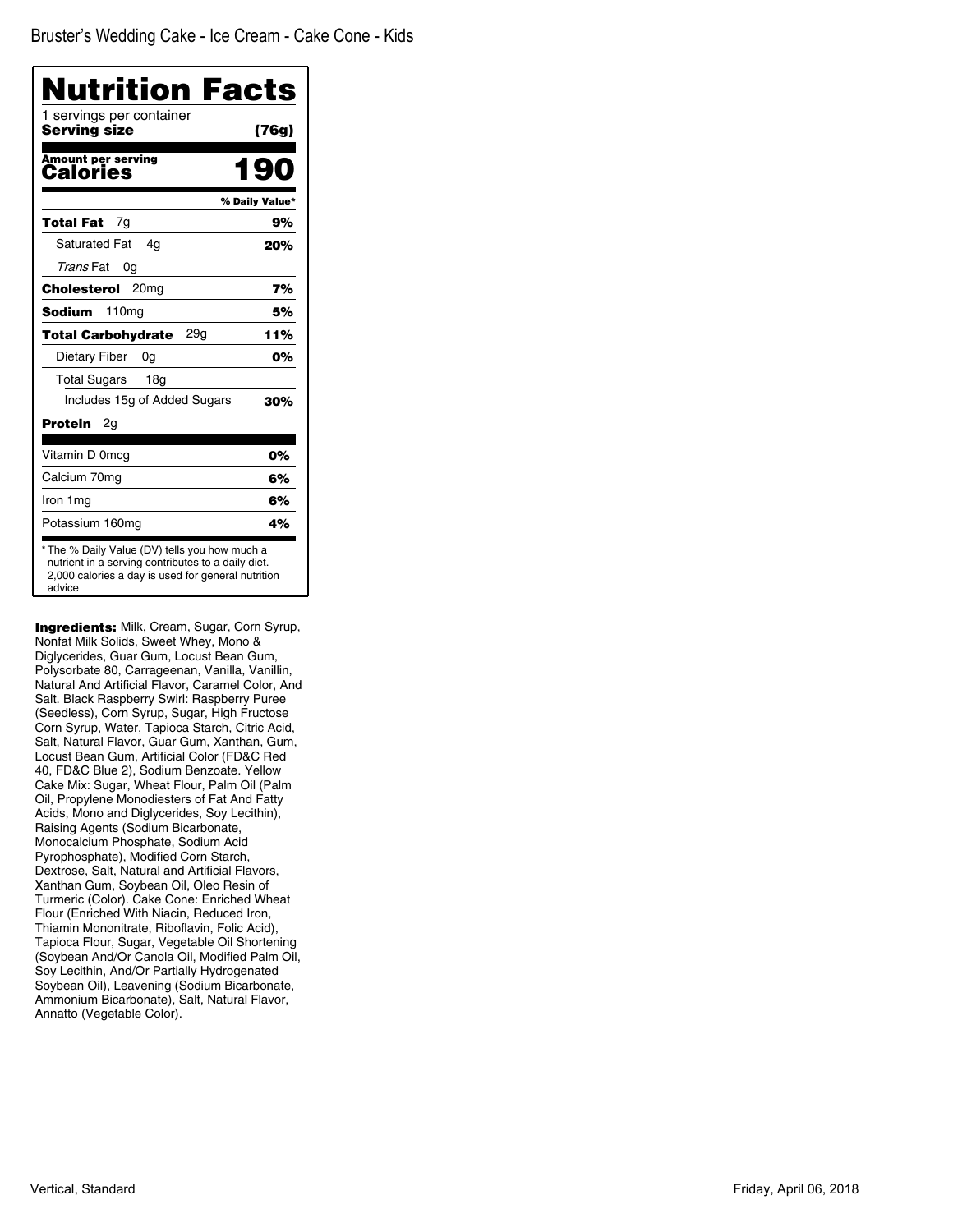| 1 servings per container<br>Serving size | (146g)         |
|------------------------------------------|----------------|
| <b>Amount per serving</b><br>Calories    | 350            |
|                                          | % Daily Value* |
| 14q<br>Total Fat                         | 18%            |
| <b>Saturated Fat</b><br>8g               | 40%            |
| Trans Fat<br>0g                          |                |
| Cholesterol<br>40 <sub>mq</sub>          | 13%            |
| 210mg<br>Sodium                          | 9%             |
| 52g<br><b>Total Carbohydrate</b>         | 19%            |
| Dietary Fiber<br>0g                      | 0%             |
| <b>Total Sugars</b><br>35 <sub>q</sub>   |                |
| Includes 29g of Added Sugars             | 58%            |
| Protein<br>4q                            |                |
| Vitamin D 0mcq                           | 0%             |
| Calcium 140mg                            | 10%            |
| Iron 2mg                                 | 10%            |
| Potassium 320mg                          | 6%             |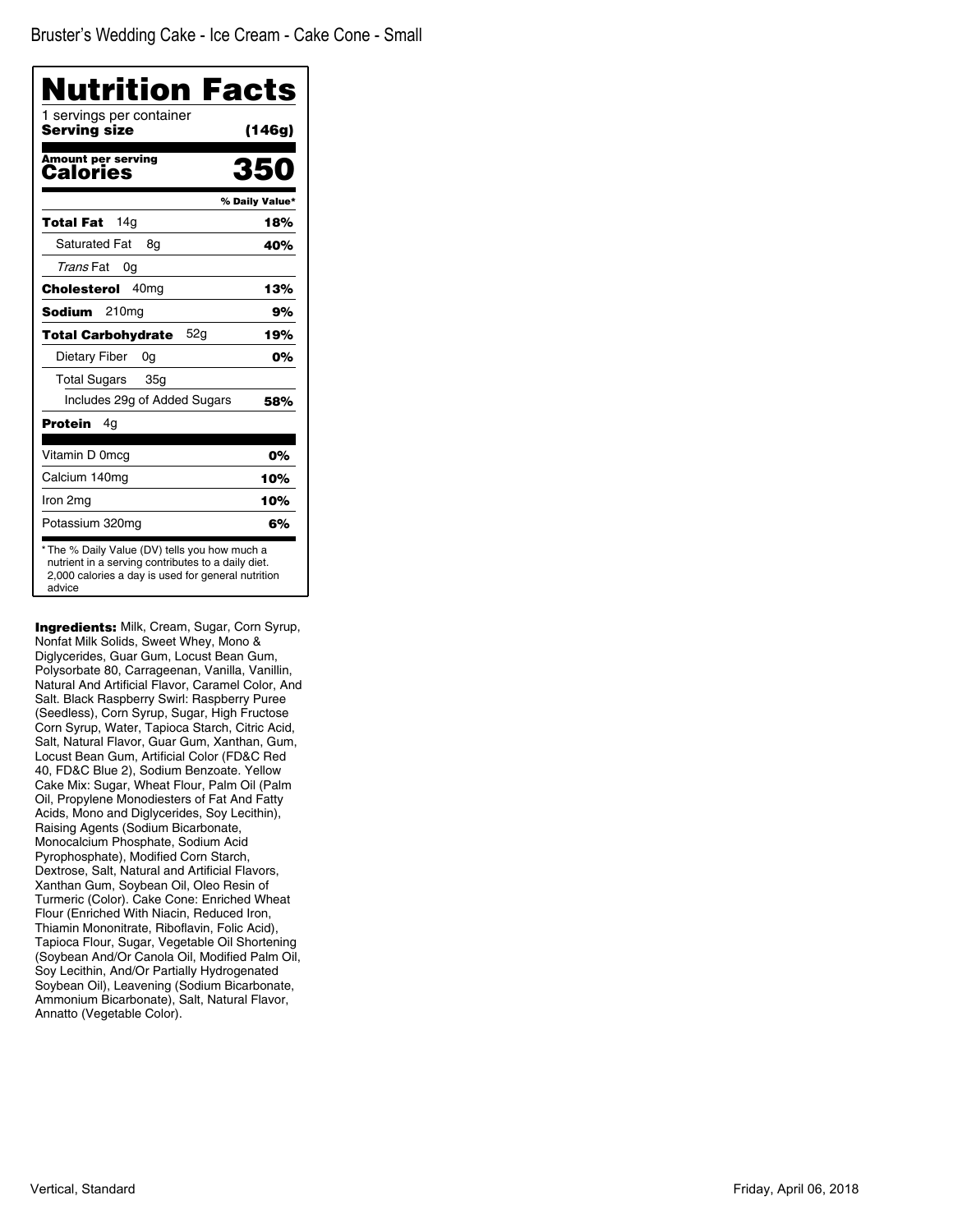| Nutrition Facts<br>1 servings per container |                |
|---------------------------------------------|----------------|
| Serving size                                | (216g)         |
| <b>Amount per serving</b><br>Calories       | 520            |
|                                             | % Daily Value* |
| 21g<br>Total Fat                            | 27%            |
| <b>Saturated Fat</b><br>12g                 | 60%            |
| Trans Fat<br>0g                             |                |
| Cholesterol<br>55 <sub>mg</sub>             | 18%            |
| 310 <sub>mg</sub><br>Sodium                 | 13%            |
| 76g<br><b>Total Carbohydrate</b>            | 28%            |
| Dietary Fiber<br>$<$ 1g                     | 4%             |
| <b>Total Sugars</b><br>53 <sub>q</sub>      |                |
| Includes 44g of Added Sugars                | 88%            |
| Protein<br>6g                               |                |
| Vitamin D 0mcq                              | 0%             |
| Calcium 220mg                               | 15%            |
| Iron 3mg                                    | 15%            |
| Potassium 470mg                             | 10%            |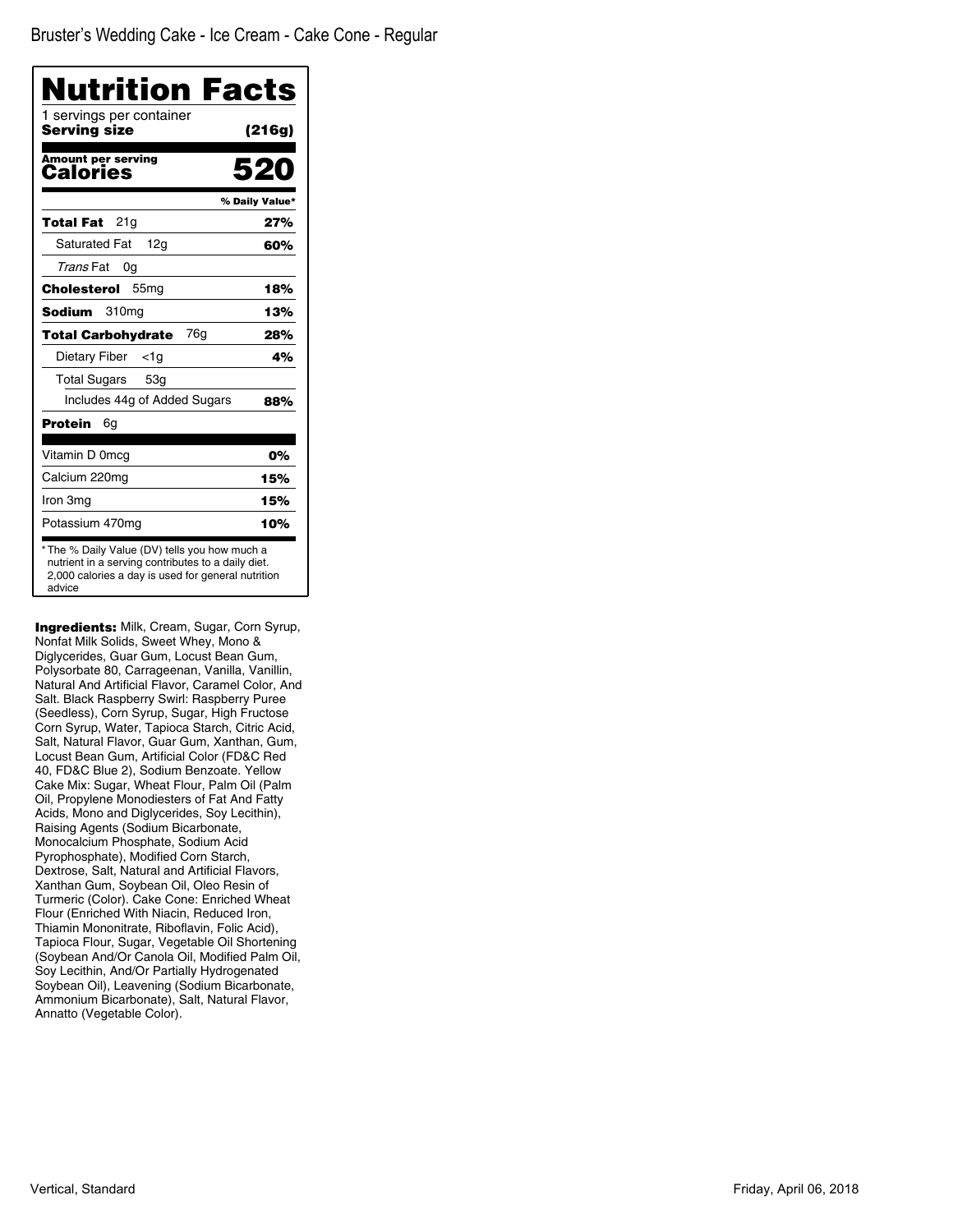| 1 servings per container<br>Serving size      | (286g)         |
|-----------------------------------------------|----------------|
| Amount per serving<br>Calories                | 680            |
|                                               | % Daily Value* |
| 28g<br>Total Fat                              | 36%            |
| <b>Saturated Fat</b><br>16a                   | 80%            |
| Trans Fat<br>0g                               |                |
| 75 <sub>mg</sub><br>Cholesterol               | 25%            |
| 400 <sub>mg</sub><br>Sodium                   | 17%            |
| 100 <sub>q</sub><br><b>Total Carbohydrate</b> | 36%            |
| Dietary Fiber<br><1g                          | 4%             |
| <b>Total Sugars</b><br>70g                    |                |
| Includes 59g of Added Sugars                  | 118%           |
| Protein<br>8g                                 |                |
| Vitamin D 0.4mcg                              | 2%             |
| Calcium 290mg                                 | 20%            |
| Iron 4mg                                      | 20%            |
| Potassium 630mg                               | 15%            |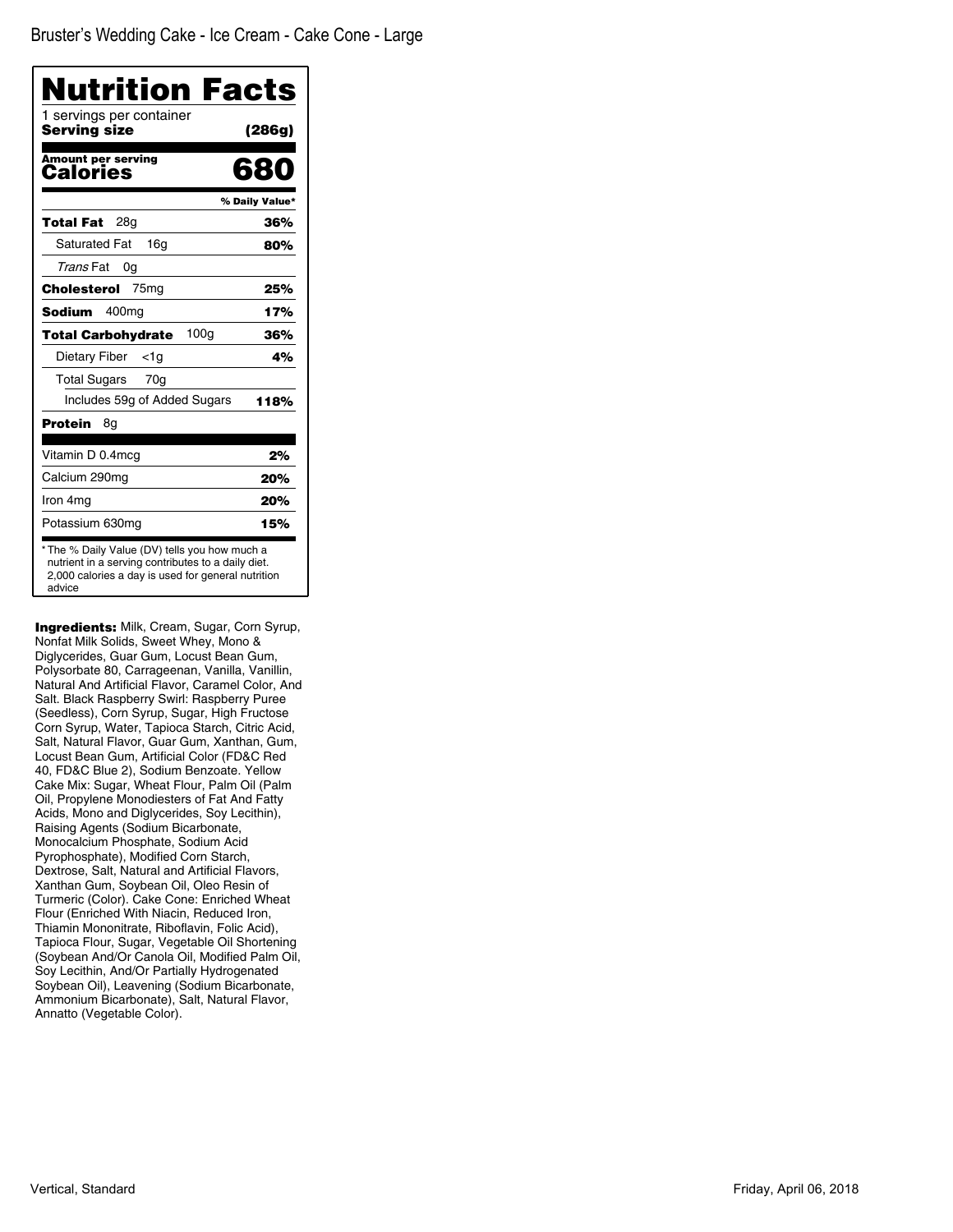| 1 servings per container<br>Serving size | (70g)          |
|------------------------------------------|----------------|
| <b>Amount per serving</b><br>Calories    | 160            |
|                                          | % Daily Value* |
| 7q<br>Total Fat                          | 9%             |
| <b>Saturated Fat</b><br>4q               | 20%            |
| Trans Fat<br>0g                          |                |
| Cholesterol<br>20 <sub>mg</sub>          | 7%             |
| 100 <sub>mg</sub><br>Sodium              | 4%             |
| 24a<br><b>Total Carbohydrate</b>         | 9%             |
| Dietary Fiber<br>0g                      | 0%             |
| <b>Total Sugars</b><br>18g               |                |
| Includes 15g of Added Sugars             | 30%            |
| Protein<br>2g                            |                |
| Vitamin D 0mcg                           | 0%             |
| Calcium 70mg                             | 6%             |
| Iron 0.7mg                               | 4%             |
| Potassium 160mg                          | 4%             |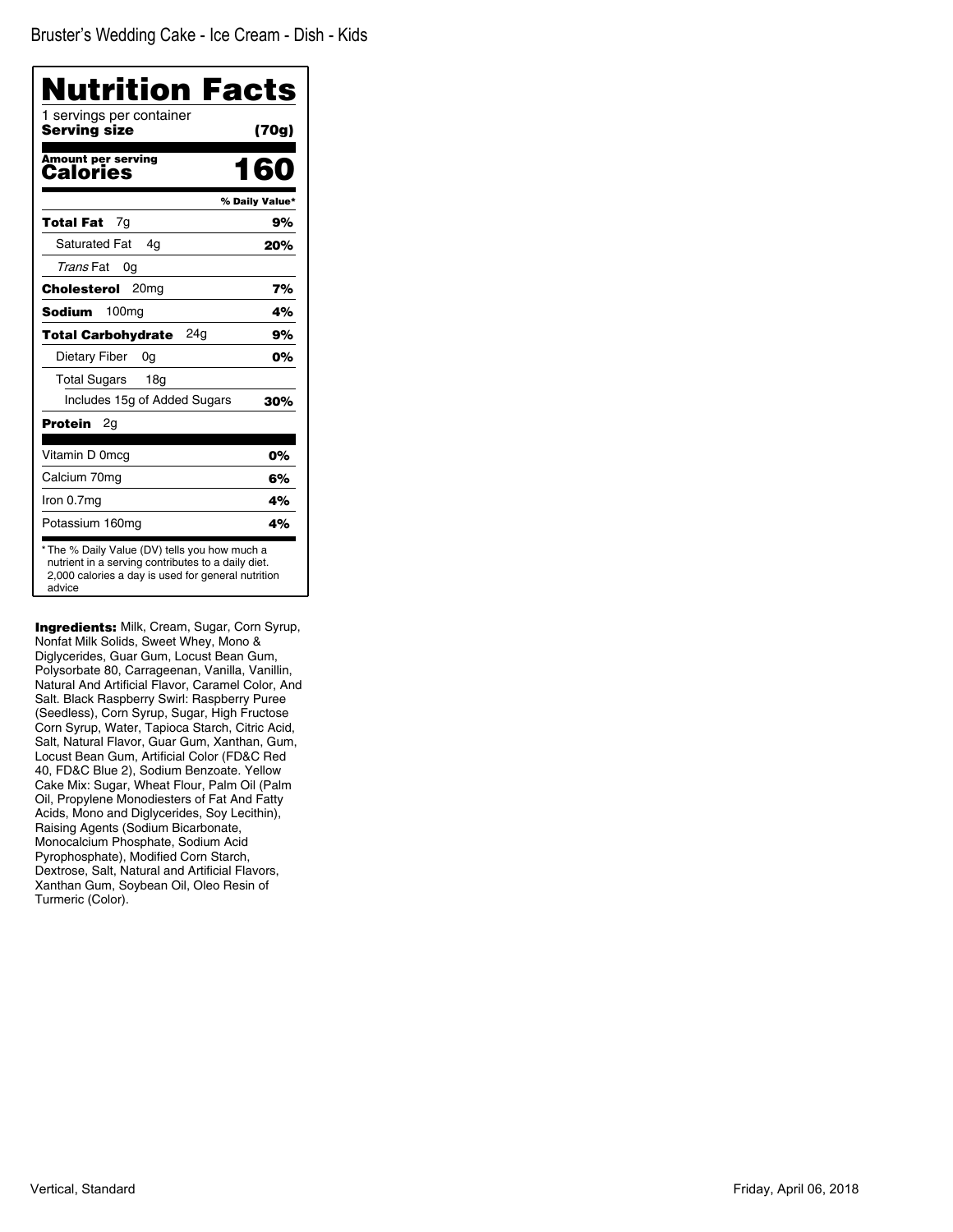| Nutrition Facts<br>1 servings per container<br>Serving size | (140g)         |
|-------------------------------------------------------------|----------------|
| <b>Amount per serving</b><br>Calories                       | 330            |
|                                                             | % Daily Value* |
| 14 <sub>q</sub><br>Total Fat                                | 18%            |
| <b>Saturated Fat</b><br>8g                                  | 40%            |
| Trans Fat<br>0g                                             |                |
| 40 <sub>mg</sub><br>Cholesterol                             | 13%            |
| Sodium<br>200 <sub>mq</sub>                                 | 9%             |
| 47q<br><b>Total Carbohvdrate</b>                            | 17%            |
| Dietary Fiber<br>0g                                         | 0%             |
| <b>Total Sugars</b><br>35 <sub>q</sub>                      |                |
| Includes 29g of Added Sugars                                | 58%            |
| Protein<br>4g                                               |                |
| Vitamin D 0mcg                                              | 0%             |
| Calcium 140mg                                               | 10%            |
| Iron 1.4mg                                                  | 8%             |
| Potassium 320mg                                             | 6%             |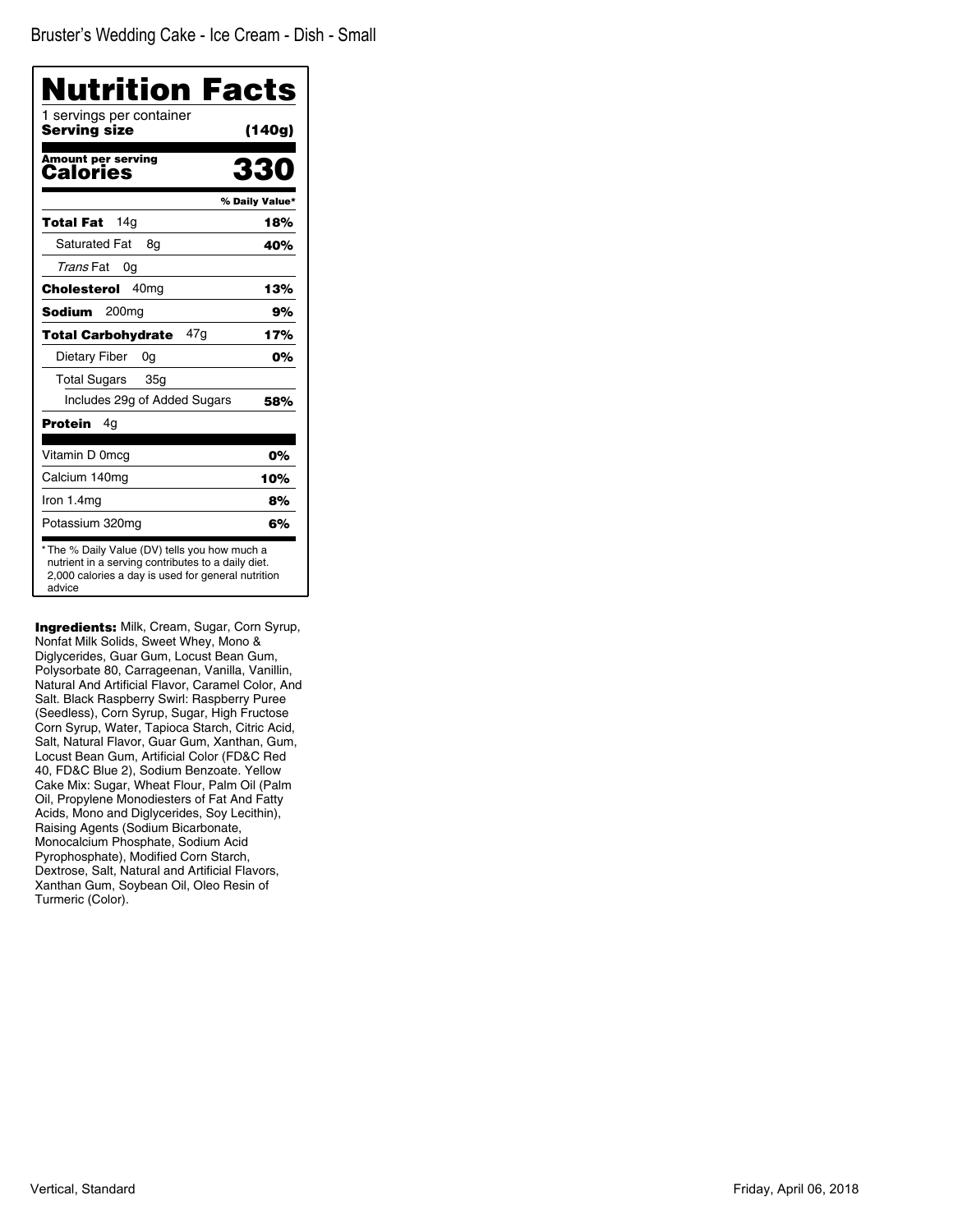| Nutrition Facts<br>1 servings per container |                |
|---------------------------------------------|----------------|
| Serving size                                | (210q)         |
| <b>Amount per serving</b><br>Calories       |                |
|                                             | % Daily Value* |
| 21a<br>Total Fat                            | 27%            |
| <b>Saturated Fat</b><br>12g                 | 60%            |
| Trans Fat<br>0g                             |                |
| Cholesterol<br>55 <sub>mg</sub>             | 18%            |
| Sodium<br>300 <sub>mq</sub>                 | 13%            |
| 71g<br><b>Total Carbohydrate</b>            | 26%            |
| Dietary Fiber<br><1a                        | 4%             |
| <b>Total Sugars</b><br>53 <sub>q</sub>      |                |
| Includes 44g of Added Sugars                | 88%            |
| Protein<br>5g                               |                |
| Vitamin D 0mcg                              | 0%             |
| Calcium 210mg                               | 15%            |
| Iron 2mg                                    | 10%            |
| Potassium 480mg                             | 10%            |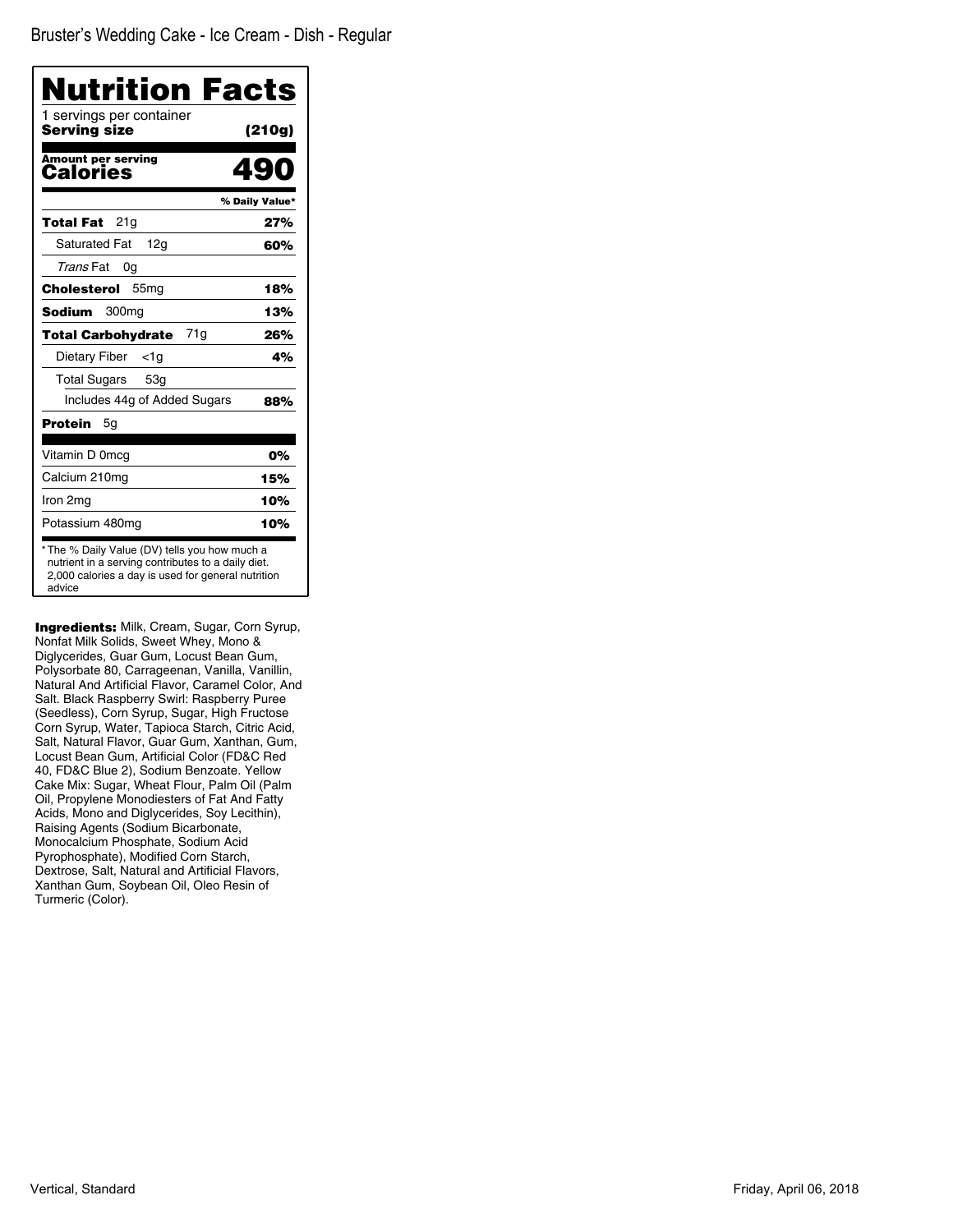| Nutrition Facts<br>1 servings per container |                |
|---------------------------------------------|----------------|
| <b>Serving size</b>                         | (280g)         |
| <b>Amount per serving</b><br>Calories       | 660            |
|                                             | % Daily Value* |
| Total Fat<br>28a                            | 36%            |
| <b>Saturated Fat</b><br>16q                 | 80%            |
| Trans Fat<br>0g                             |                |
| Cholesterol<br>75 <sub>mg</sub>             | 25%            |
| Sodium<br>390 <sub>mq</sub>                 | 17%            |
| 95g<br><b>Total Carbohydrate</b>            | 35%            |
| Dietary Fiber<br>$<$ 1g                     | 4%             |
| Total Sugars<br>70g                         |                |
| Includes 58g of Added Sugars                | 116%           |
| Protein<br>7q                               |                |
| Vitamin D 0.4mcg                            | 2%             |
| Calcium 280mg                               | 20%            |
| Iron 3mg                                    | 15%            |
| Potassium 640mg                             | 15%            |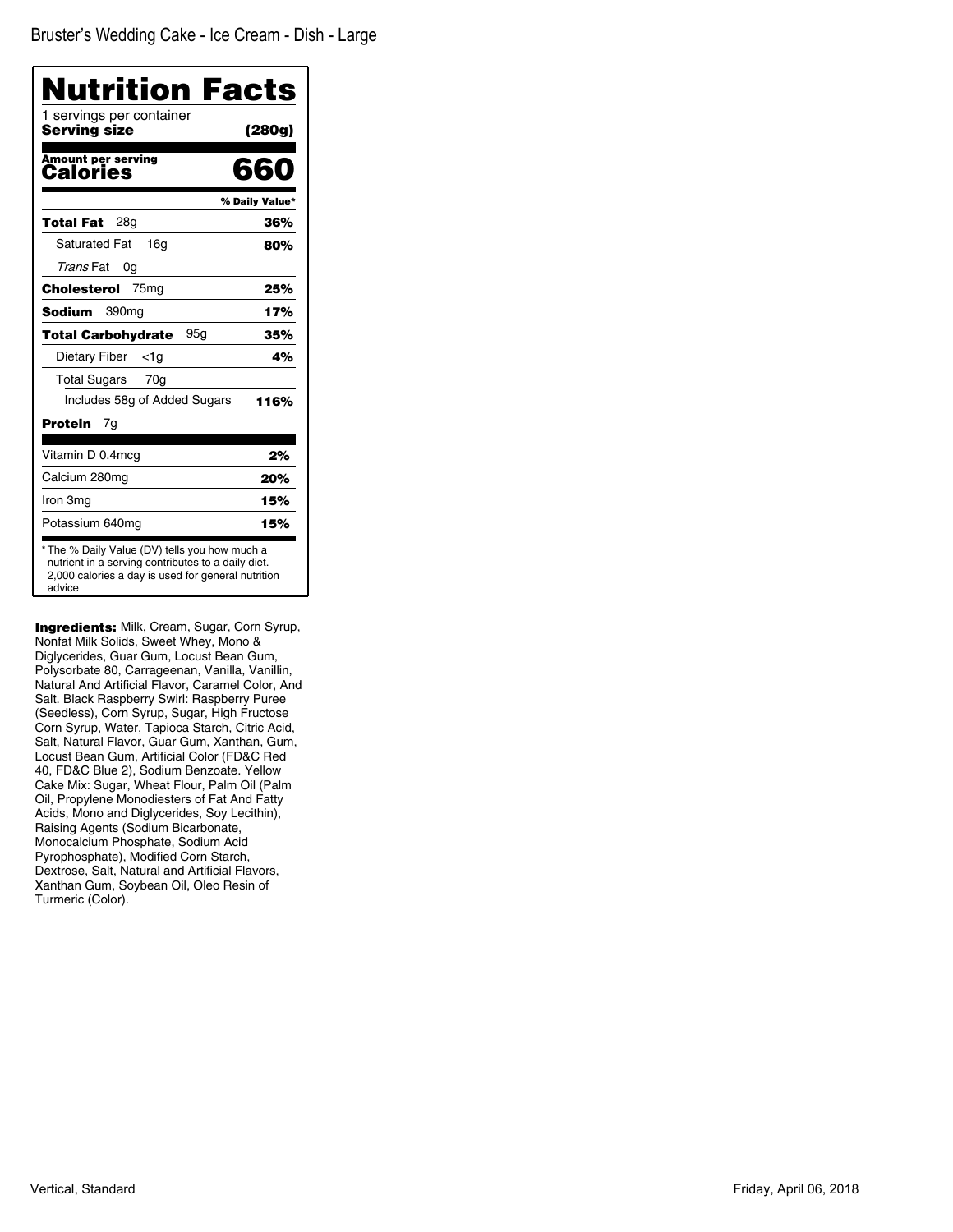| 1 servings per container<br>Serving size | (83g)          |
|------------------------------------------|----------------|
| <b>Amount per serving</b><br>Calories    |                |
|                                          | % Daily Value* |
| 7q<br>Total Fat                          | 9%             |
| <b>Saturated Fat</b><br>4g               | 20%            |
| Trans Fat<br>0g                          |                |
| Cholesterol<br>20 <sub>mq</sub>          | 7%             |
| 120mg<br>Sodium                          | 5%             |
| 36a<br><b>Total Carbohydrate</b>         | 13%            |
| Dietary Fiber<br>0g                      | 0%             |
| <b>Total Sugars</b><br>21g               |                |
| Includes 18g of Added Sugars             | 36%            |
| Protein<br>2g                            |                |
| Vitamin D 0mcg                           | 0%             |
| Calcium 90mg                             | 6%             |
| Iron 1mg                                 | 6%             |
| Potassium 170mg                          | 4%             |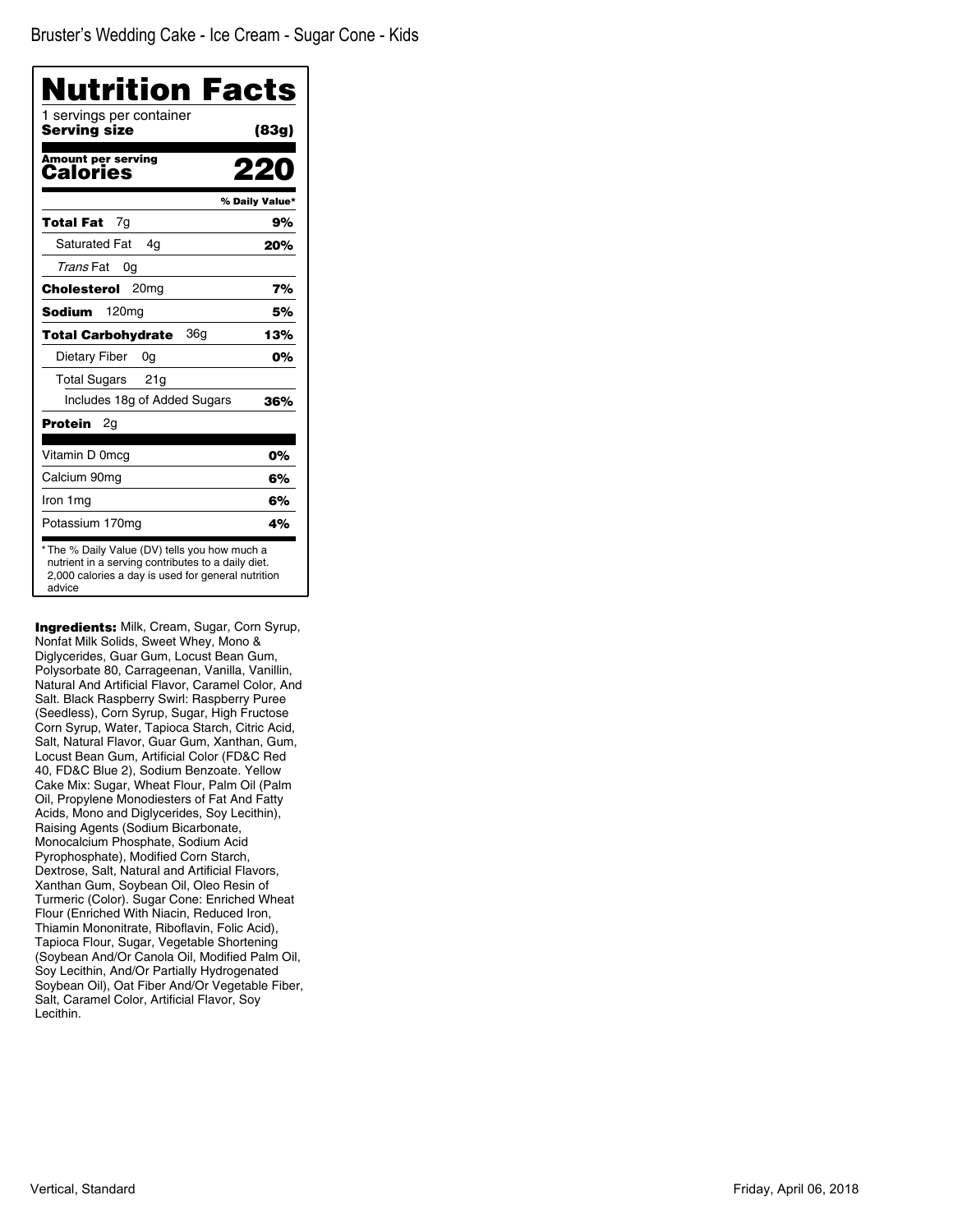| Nutrition Facts<br>1 servings per container<br>Serving size | (153g)         |
|-------------------------------------------------------------|----------------|
| <b>Amount per serving</b>                                   | 380            |
| Calories                                                    |                |
|                                                             | % Daily Value* |
| 14 <sub>q</sub><br>Total Fat                                | 18%            |
| <b>Saturated Fat</b><br>8g                                  | 40%            |
| Trans Fat<br>0g                                             |                |
| 40 <sub>mg</sub><br>Cholesterol                             | 13%            |
| Sodium<br>220 <sub>mq</sub>                                 | 10%            |
| 59q<br><b>Total Carbohydrate</b>                            | 21%            |
| Dietary Fiber<br>0g                                         | 0%             |
| <b>Total Sugars</b><br>38 <sub>q</sub>                      |                |
| Includes 32g of Added Sugars                                | 64%            |
| Protein<br>4g                                               |                |
| Vitamin D 0mcg                                              | 0%             |
| Calcium 170mg                                               | 15%            |
| Iron 2mg                                                    | 10%            |
| Potassium 330mg                                             | 8%             |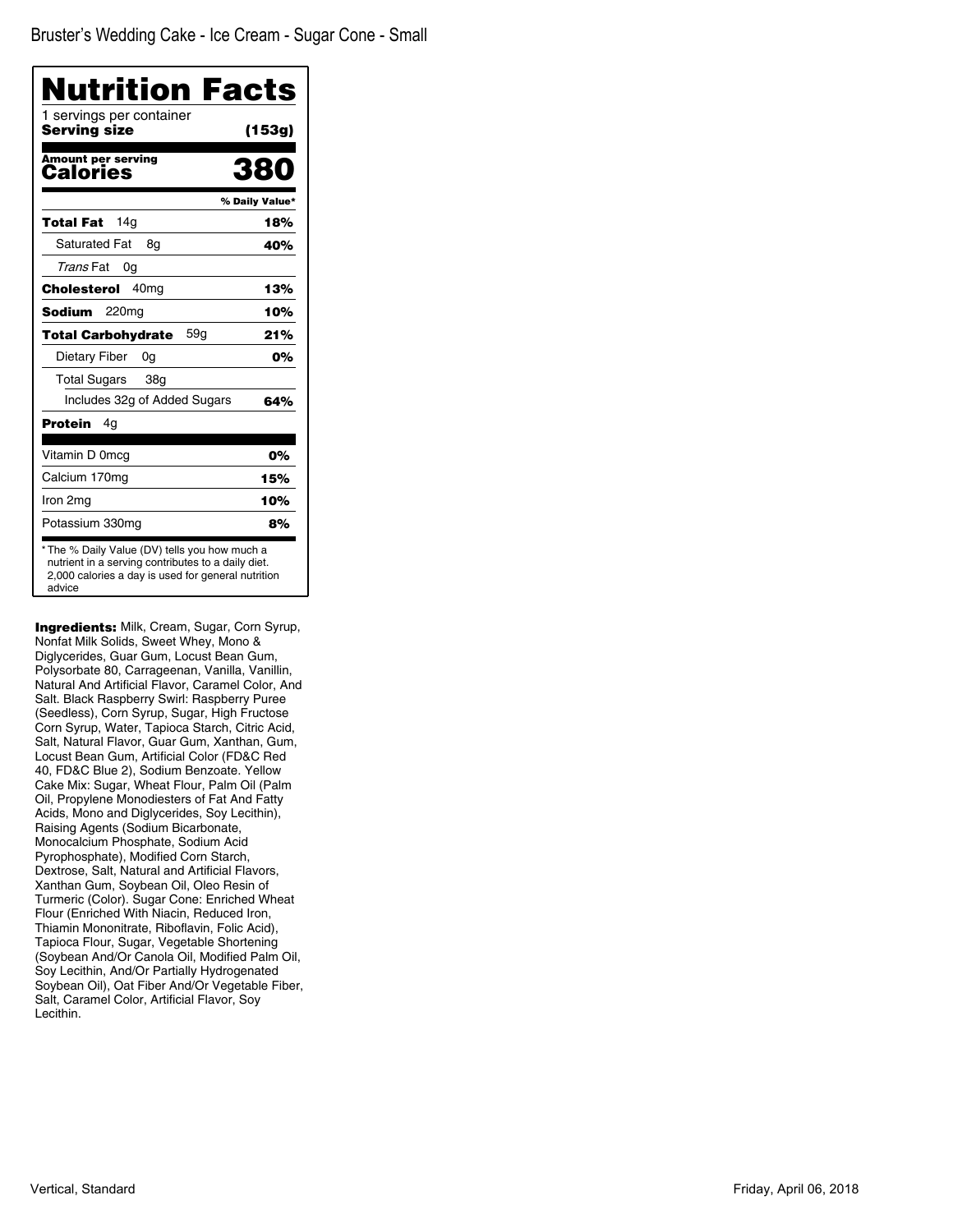| <b>Nutrition Facts</b>                   |                |
|------------------------------------------|----------------|
| 1 servings per container<br>Serving size | (223g)         |
| <b>Amount per serving</b><br>Calories    | 550            |
|                                          | % Daily Value* |
| 21g<br>Total Fat                         | 27%            |
| <b>Saturated Fat</b><br>12g              | 60%            |
| Trans Fat<br>0g                          |                |
| Cholesterol<br>55 <sub>mg</sub>          | 18%            |
| Sodium<br>320 <sub>mg</sub>              | 14%            |
| 83a<br><b>Total Carbohydrate</b>         | 30%            |
| Dietary Fiber<br>$<$ 1g                  | 4%             |
| <b>Total Sugars</b><br>56g               |                |
| Includes 47g of Added Sugars             | 94%            |
| Protein<br>6g                            |                |
| Vitamin D 0mcq                           | 0%             |
| Calcium 240mg                            | 20%            |
| Iron 3mg                                 | 15%            |
| Potassium 490mg                          | 10%            |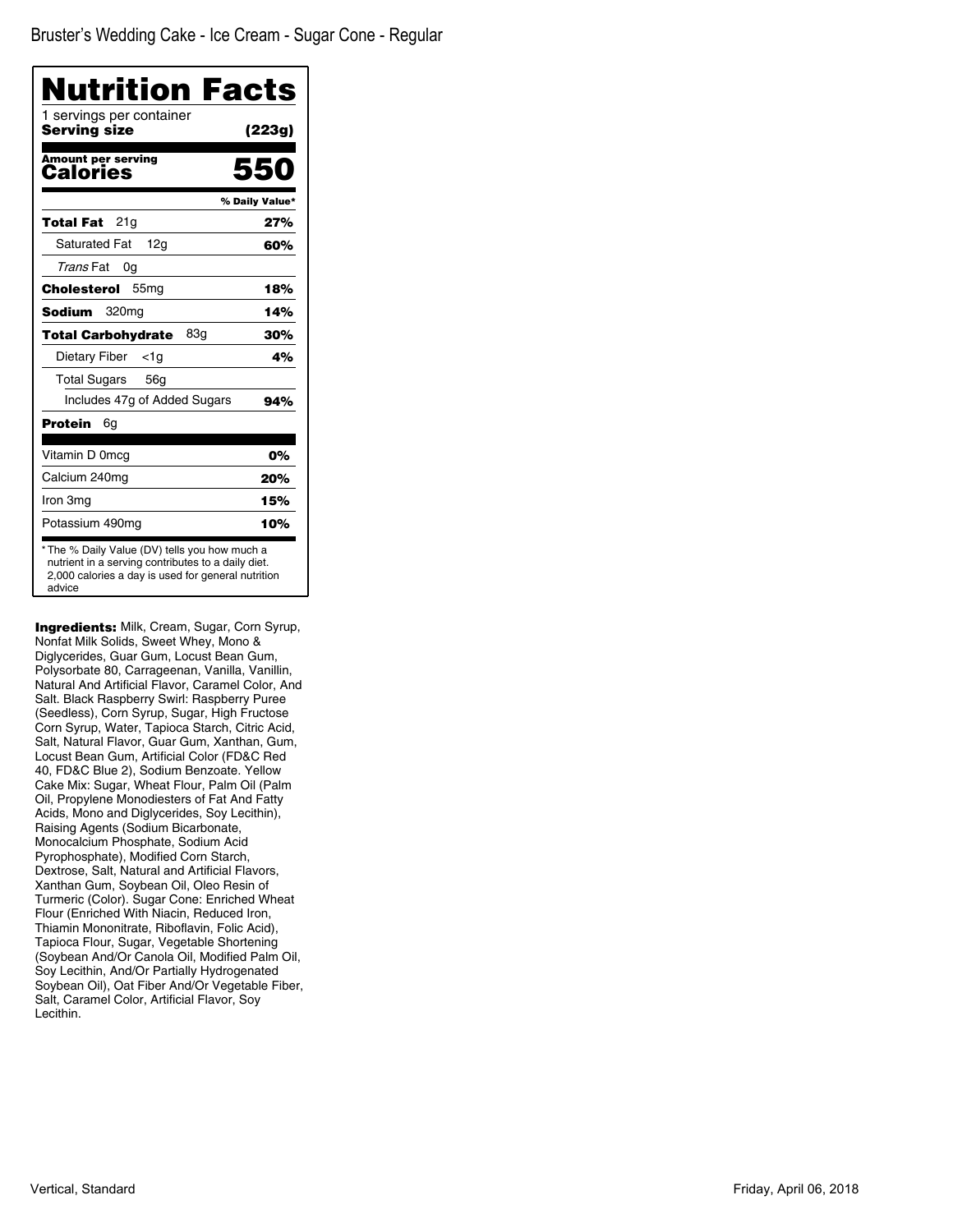| Nutrition Facts<br>1 servings per container |                |
|---------------------------------------------|----------------|
| Serving size                                | (293g)         |
| <b>Amount per serving</b><br>Calories       |                |
|                                             | % Daily Value* |
| 28g<br>Total Fat                            | 36%            |
| <b>Saturated Fat</b><br>16 <sub>q</sub>     | 80%            |
| Trans Fat<br>0g                             |                |
| Cholesterol<br>75 <sub>mg</sub>             | 25%            |
| 410 <sub>mg</sub><br>Sodium                 | 18%            |
| 107g<br><b>Total Carbohydrate</b>           | 39%            |
| Dietary Fiber<br>$<$ 1g                     | 4%             |
| <b>Total Sugars</b><br>73 <sub>q</sub>      |                |
| Includes 61g of Added Sugars                | 122%           |
| Protein<br>8g                               |                |
| Vitamin D 0.4mcg                            | 2%             |
| Calcium 310mg                               | 25%            |
| Iron 3mg                                    | 20%            |
| Potassium 640mg                             | 15%            |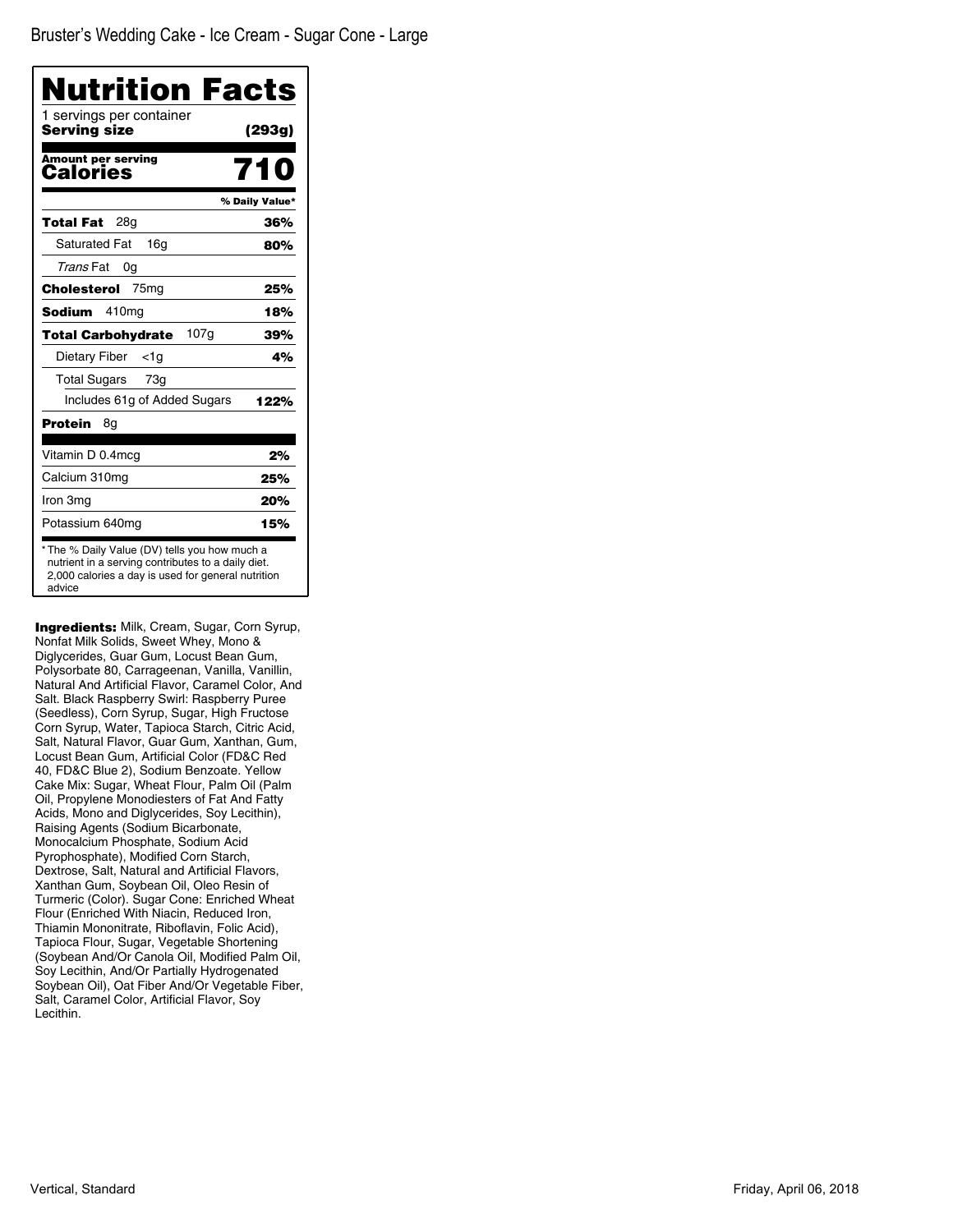| 1 servings per container              | <b>Nutrition Facts</b> |
|---------------------------------------|------------------------|
| Servina size                          | (170g)                 |
| <b>Amount per serving</b><br>Calories | 460                    |
|                                       | % Daily Value*         |
| 17g<br>Total Fat                      | 22%                    |
| <b>Saturated Fat</b><br>9g            | 45%                    |
| Trans Fat<br>0g                       |                        |
| Cholesterol<br>45 <sub>mq</sub>       | 15%                    |
| Sodium<br>200mg                       | 9%                     |
| 70a<br><b>Total Carbohydrate</b>      | 25%                    |
| Dietary Fiber<br>0g                   | 0%                     |
| <b>Total Sugars</b><br>45g            |                        |
| Includes 29g of Added Sugars          | 58%                    |
| Protein<br>5g                         |                        |
| Vitamin D 0mcg                        | 0%                     |
| Calcium 140mg                         | 10%                    |
| Iron 2mg                              | 10%                    |
| Potassium 310mg                       | 6%                     |

Ingredients: Milk, Cream, Sugar, Corn Syrup, Nonfat Milk Solids, Sweet Whey, Mono & Diglycerides, Guar Gum, Locust Bean Gum, Polysorbate 80, Carrageenan, Vanilla, Vanillin, Natural And Artificial Flavor, Caramel Color, And Salt. Black Raspberry Swirl: Raspberry Puree (Seedless), Corn Syrup, Sugar, High Fructose Corn Syrup, Water, Tapioca Starch, Citric Acid, Salt, Natural Flavor, Guar Gum, Xanthan, Gum, Locust Bean Gum, Artificial Color (FD&C Red 40, FD&C Blue 2), Sodium Benzoate. Yellow Cake Mix: Sugar, Wheat Flour, Palm Oil (Palm Oil, Propylene Monodiesters of Fat And Fatty Acids, Mono and Diglycerides, Soy Lecithin), Raising Agents (Sodium Bicarbonate, Monocalcium Phosphate, Sodium Acid Pyrophosphate), Modified Corn Starch, Dextrose, Salt, Natural and Artificial Flavors, Xanthan Gum, Soybean Oil, Oleo Resin of Turmeric (Color). Waffle Cone: Enriched Bleached Wheat Flour (Enriched With Niacin, Reduced Iron, Thiamin Mononitrate, Riboflavin, Folic Acid), Sugar, Vegetable Shortening (Partially Hydrogenated Soybean And Cottonseed Oils), Whole Egg, Artificial Flavor (Including Maltodextrin, Modified Cornstarch, Butter, Buttermilk), Dextrose, Soy Lecithin, Artificial Vanilla Flavor.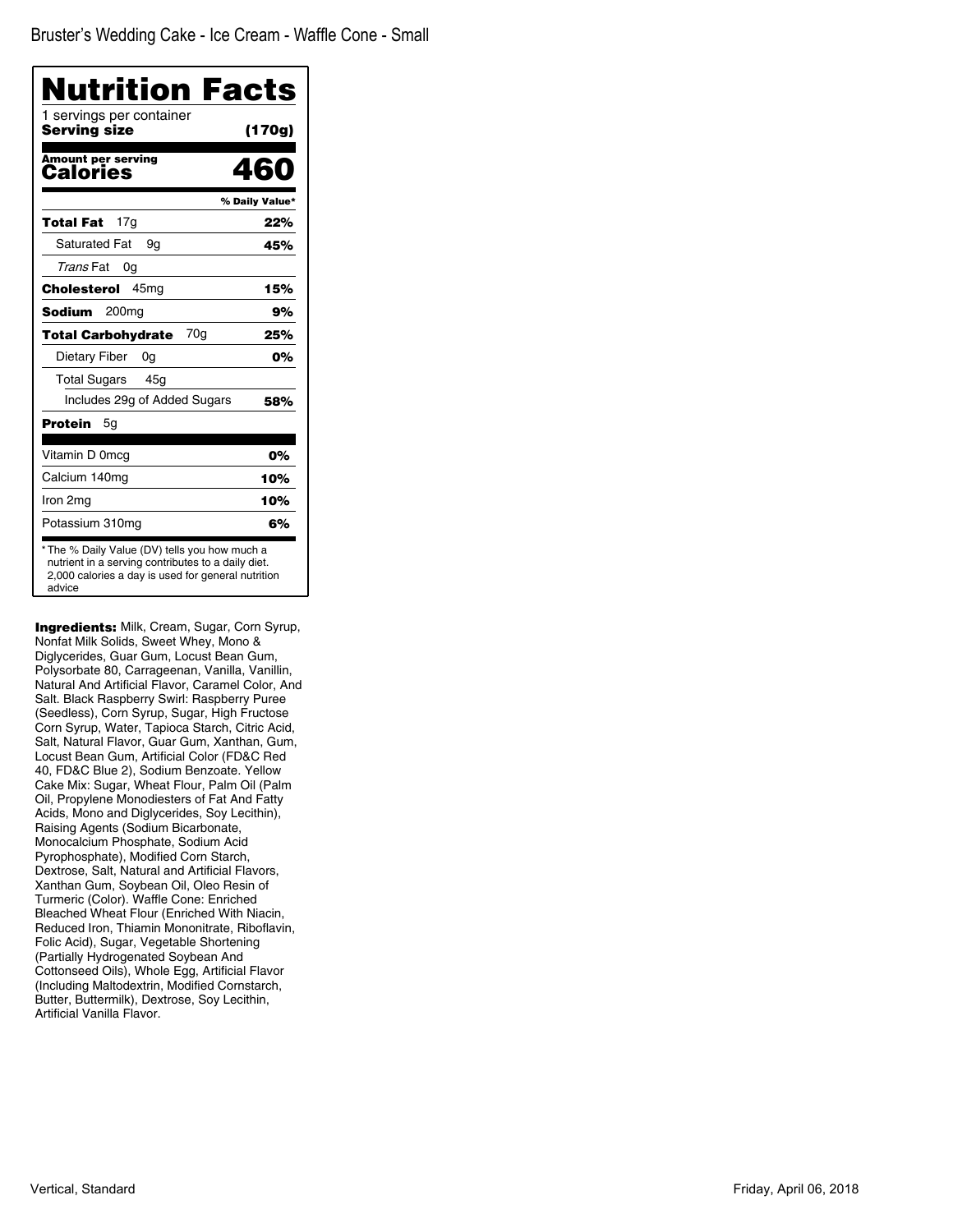| Nutrition Facts<br>1 servings per container |                |
|---------------------------------------------|----------------|
| Serving size                                | (240g)         |
| <b>Amount per serving</b><br>Calories       | 620            |
|                                             | % Daily Value* |
| 24q<br>Total Fat                            | 31%            |
| <b>Saturated Fat</b><br>13 <sub>q</sub>     | 65%            |
| Trans Fat<br>0g                             |                |
| Cholesterol<br>65 <sub>mg</sub>             | 22%            |
| Sodium<br>300 <sub>mq</sub>                 | 13%            |
| 94a<br><b>Total Carbohydrate</b>            | 34%            |
| Dietary Fiber<br><1g                        | 4%             |
| <b>Total Sugars</b><br>63g                  |                |
| Includes 44g of Added Sugars                | 88%            |
| Protein<br>7g                               |                |
| Vitamin D 0mcg                              | 0%             |
| Calcium 220mg                               | 15%            |
| Iron 3mg                                    | 15%            |
| Potassium 470mg                             | 10%            |

Ingredients: Milk, Cream, Sugar, Corn Syrup, Nonfat Milk Solids, Sweet Whey, Mono & Diglycerides, Guar Gum, Locust Bean Gum, Polysorbate 80, Carrageenan, Vanilla, Vanillin, Natural And Artificial Flavor, Caramel Color, And Salt. Black Raspberry Swirl: Raspberry Puree (Seedless), Corn Syrup, Sugar, High Fructose Corn Syrup, Water, Tapioca Starch, Citric Acid, Salt, Natural Flavor, Guar Gum, Xanthan, Gum, Locust Bean Gum, Artificial Color (FD&C Red 40, FD&C Blue 2), Sodium Benzoate. Yellow Cake Mix: Sugar, Wheat Flour, Palm Oil (Palm Oil, Propylene Monodiesters of Fat And Fatty Acids, Mono and Diglycerides, Soy Lecithin), Raising Agents (Sodium Bicarbonate, Monocalcium Phosphate, Sodium Acid Pyrophosphate), Modified Corn Starch, Dextrose, Salt, Natural and Artificial Flavors, Xanthan Gum, Soybean Oil, Oleo Resin of Turmeric (Color). Waffle Cone: Enriched Bleached Wheat Flour (Enriched With Niacin, Reduced Iron, Thiamin Mononitrate, Riboflavin, Folic Acid), Sugar, Vegetable Shortening (Partially Hydrogenated Soybean And Cottonseed Oils), Whole Egg, Artificial Flavor (Including Maltodextrin, Modified Cornstarch, Butter, Buttermilk), Dextrose, Soy Lecithin, Artificial Vanilla Flavor.